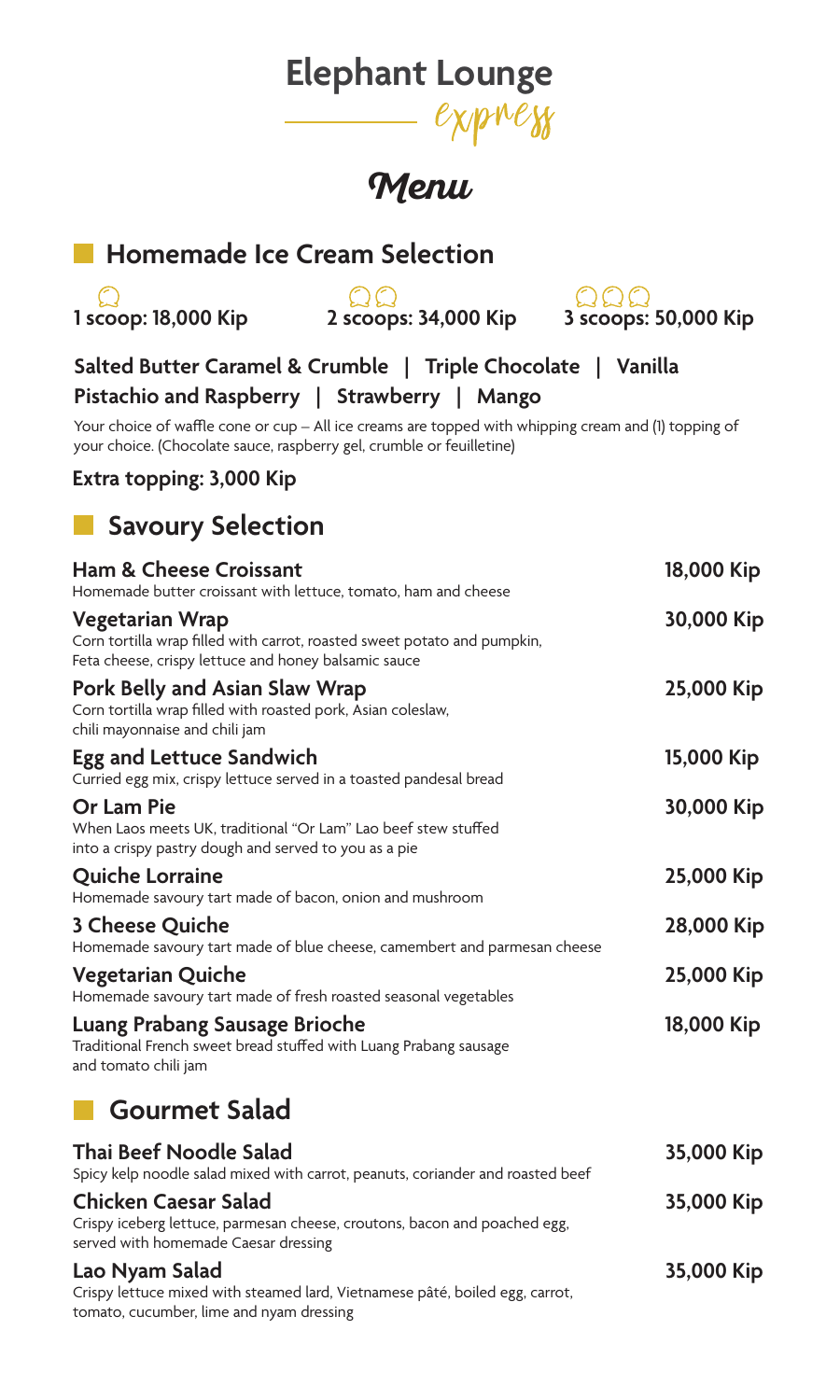# **Elephant Lounge**

**Menu**

## **Baker Corner**

| <b>Passion Fruit Muffin</b><br>Homemade muffin with passion fruit gel                                      | 20,000 Kip      |
|------------------------------------------------------------------------------------------------------------|-----------------|
| Nutella Muffin                                                                                             | 25,000 Kip      |
| Homemade chocolate muffin filled with Nutella                                                              |                 |
| Mint & Chocolate Muffin<br>Homemade chocolate muffin filled with infused mint chocolate ganache            | 20,000 Kip      |
| <b>Citrus Mirliton</b>                                                                                     | 13,000 Kip      |
| Moist gluten free citrus cake with whipping cream                                                          |                 |
| Red Fruits & Vanilla Pannacotta<br>Traditional vanilla and red fruits Italian cream jar                    | 25,000 Kip      |
| Raspberry Choux                                                                                            | 15,000 Kip      |
| Homemade raspberry and chocolate stuffed French choux                                                      |                 |
| <b>Black Forrest</b>                                                                                       | 15,000 Kip      |
| Revisited chocolate and cherry liquor infused cake                                                         |                 |
| The Apple Tart<br>Original caramelized apple tart                                                          | 25,000 Kip      |
| The Blueberry Tart                                                                                         | 25,000 Kip      |
| Homemade blueberry tart                                                                                    |                 |
| <b>Tiramisu</b>                                                                                            | 25,000 Kip      |
| Italian authentic moist coffee and chocolate dessert jar                                                   |                 |
| <b>Strawberry &amp; Basil Cheesecake</b><br>Cold set basil infused strawberry cheesecake                   | 15,000 Kip      |
| Vanilla Milk Cake                                                                                          | 28,000 Kip      |
| Vanilla moist sponge and whipping cream cake                                                               |                 |
| <b>Chocolate Cake</b>                                                                                      | 28,000 Kip      |
| Chocolate moist sponge and whipping cream cake                                                             |                 |
| <b>Passion Fruit Cheesecake</b><br>Cheesecake made with local passion fruit and chocolate crumble          | 30,000 Kip      |
| <b>Almond Croissant</b>                                                                                    | 20,000 Kip      |
| Signature stuffed butter croissant stuffed with a rich almond cream                                        |                 |
| <b>Butter Croissant</b><br>Traditionnal French butter croissant                                            | 12,500 Kip      |
| Pain au Raisin                                                                                             | 19,000 Kip      |
| French « goûter » favorite, soft pastry roll stuffed with vanilla custard<br>and rum infused raisins       |                 |
| Pain au Chocolat                                                                                           | 19,000 Kip      |
| Traditional French chocolate stuffed pastry                                                                |                 |
| Chouquettes - Chef's Signature<br>Mini airy choux topped with sugar grain, a best friend for a coffee time | 2,000 Kip/Piece |
| Macaron Selection (Chocolate, Vanilla or Raspberry)<br>Light and soft sweets filled with a creamy ganache  | 11,000 Kip      |